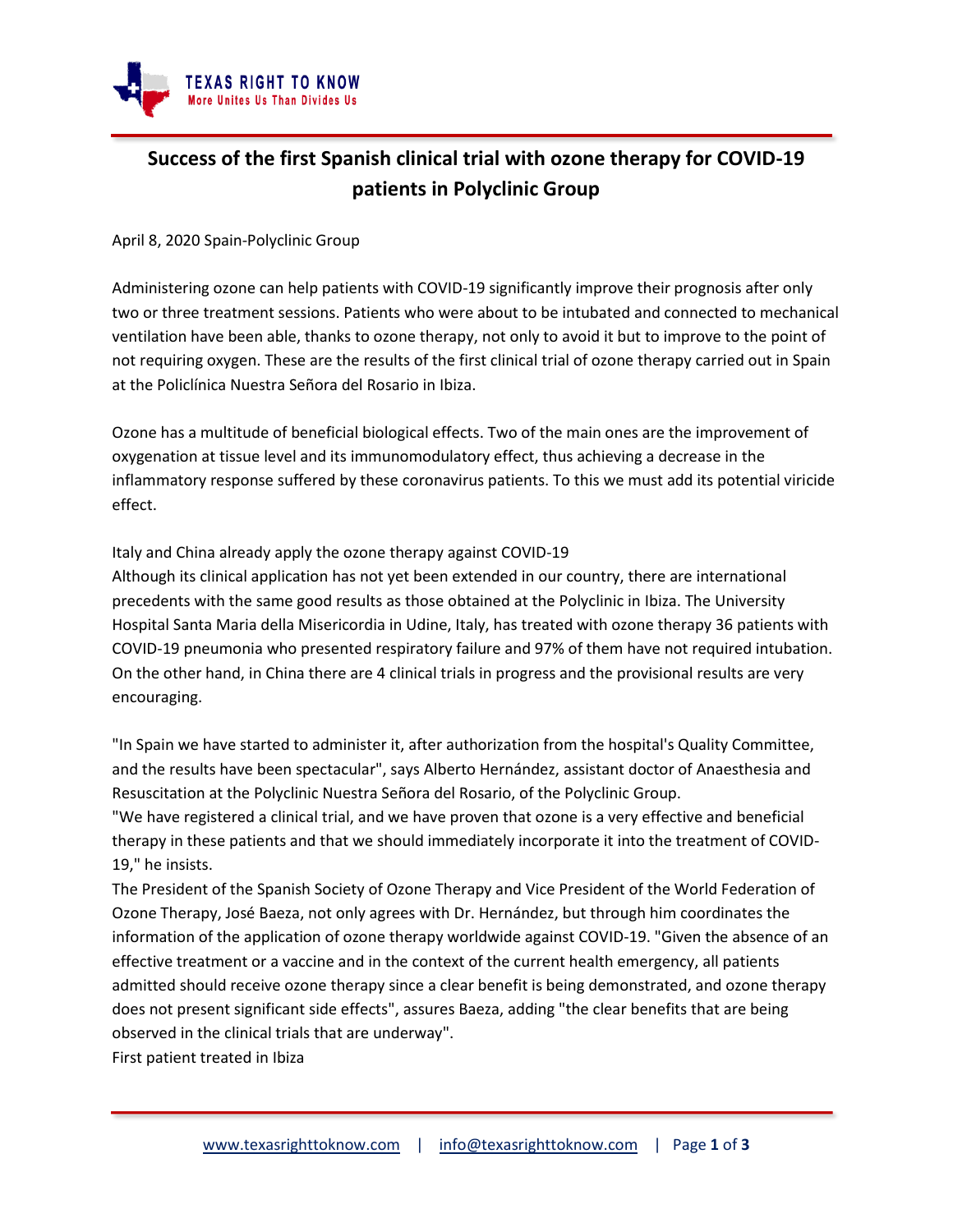

The Polyclinic Nuestra Señora del Rosario in Ibiza obtained on April 4 the authorization to treat the first patient with ozone therapy. After presenting in a scientific medical session the potential benefits of the ozone therapy, the group of experts of the centre in the COVID-19 infection, formed by doctors Montserrat Viñals and Asunción Pablos, from the Internal Medicine Service, Adriana Martín, from the Intensive Medicine Service, and María Victoria Velasco, from the Emergency Service, gave their approval to the protocol of administration of the major autohemotherapy with ozone in patients with coronavirus.

A 49-year-old male who had already required admission to the ICU was deteriorating to the point that he required oxygen at maximum concentration and was still deficient in oxygen to his lungs. His intubation and connection to mechanical ventilation was planned, but surprisingly, after the first session of ozone therapy, the improvement was significant and the oxygen requirements could be decreased. Dr. Alberto Hernández explains that "the improvement after the first session of ozone treatment was spectacular, we were surprised, his breathing rate normalized, his oxygen levels increased and we were able to stop giving him so much oxygen, since the patient was capable of oxygenating himself", he explains.

Translated with www.DeepL.com/Translator (free version)"To our surprise, when we did an analytical control, we observed how the ferritin, a determination from the analysis that is being used as a prognostic marker in this disease, had dropped significantly and that downward trend continued in the following days". It was this first result that motivated the medical team to administer it to other patients who, as Hernández points out, "are following the same improvement as him". The key: the double biological effect of ozone

Dr. Alberto Hernández argues that **there are two key elements in this disease that are unfortunately leading to the death of many patients: a brutal inflammatory effect or 'cytokine storm', and an affectation of the microcirculation with formation of microthrombi.** According to this specialist, there are several ways to counteract this cytokine storm caused by the coronavirus. On the one hand, there is the traditional way, administering steroids at high doses, and with the disadvantage of depressing the immune system, which weakens the body. **And on the other hand, by administering vitamin C at high doses intravenously or, even simpler, by administering ozone, since both are capable of counteracting the cytokine storm and both have viricidal power. Ozone also, thanks to its action on red blood cells, improves the transport of oxygen to tissues and consequently the microcirculation by making the blood more fluid and promoting normal values of blood pressure.**

Therefore, "ozone makes it possible to easily treat the two main physiopathological problems of COVID-19 patients", stresses Hernández, who has directed a publication on this subject in the Spanish Journal of Anaesthesiology and Resuscitation, under the title: "Two known therapies could be effective as adjuvants in critical patients infected with COVID-19". He has also recently published an opinion article in the Neurocritical Care Society of the USA.